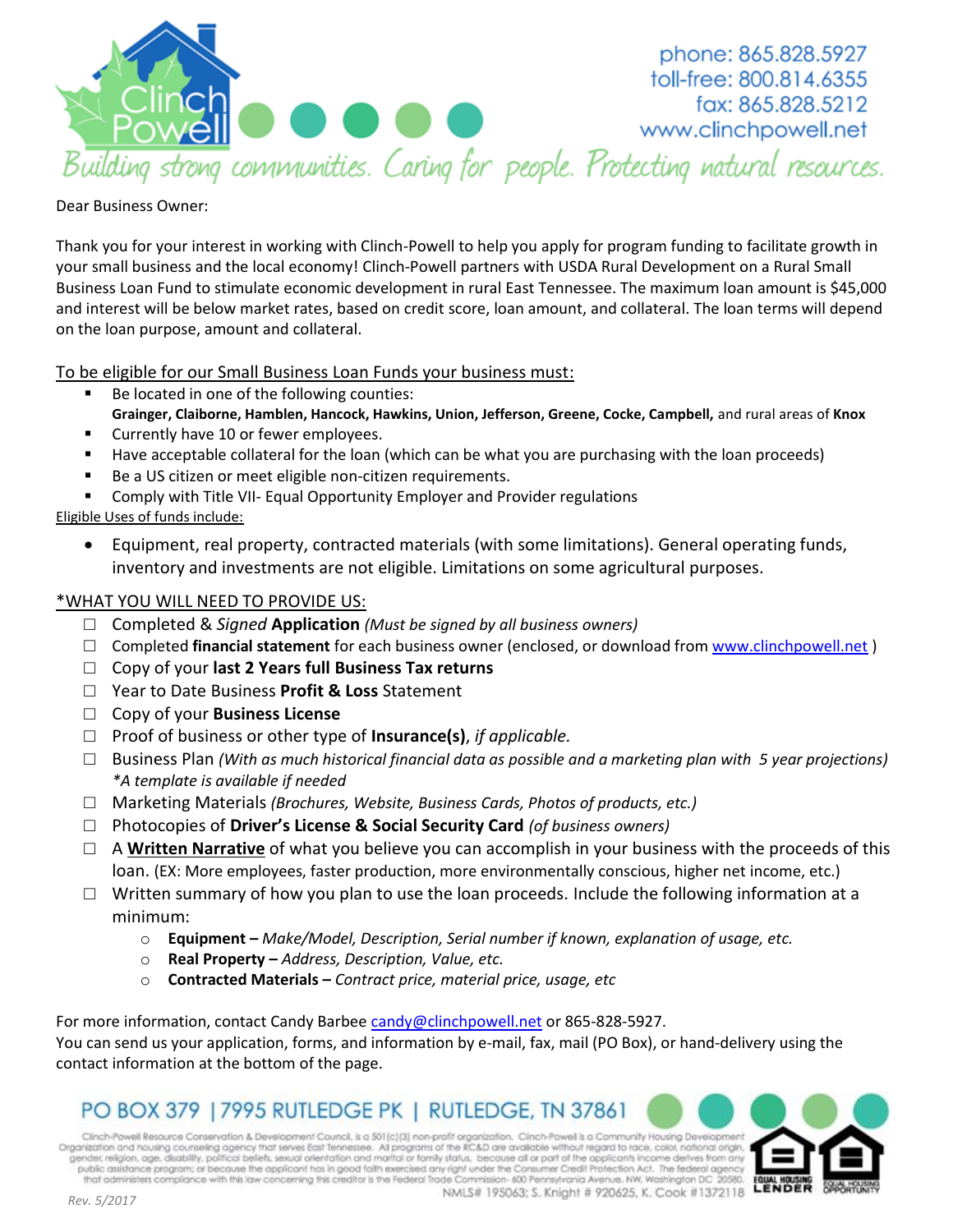## *Small Business Loan Application Rural Small Business Loan Fund*



**BUSINESS INFORMATION**

|                                                                                                                 | BUSINESS INFURMATION                                                                                                                                                                                                                                                                                                                                                                                                                                                                                                                                                                                                                                                                                                   |  |  |  |  |
|-----------------------------------------------------------------------------------------------------------------|------------------------------------------------------------------------------------------------------------------------------------------------------------------------------------------------------------------------------------------------------------------------------------------------------------------------------------------------------------------------------------------------------------------------------------------------------------------------------------------------------------------------------------------------------------------------------------------------------------------------------------------------------------------------------------------------------------------------|--|--|--|--|
| Is the company registered to do business in the state of Tennessee? □YES □NO, Explain □                         |                                                                                                                                                                                                                                                                                                                                                                                                                                                                                                                                                                                                                                                                                                                        |  |  |  |  |
| Legal Structure of Business: Cole Proprietor CPartnership C S-Corporation CLLC C Corporation                    |                                                                                                                                                                                                                                                                                                                                                                                                                                                                                                                                                                                                                                                                                                                        |  |  |  |  |
| Business Mailing Address: PO Box (if applicable )________<br>Business Location (N/A if same as mailing address) | Date Business Opened __________________<br>Ave. Gross Monthly Sales \$<br>Previous Annual Sales: (Include last 3 Fiscal Year totals if applicable)<br>Gross<br>Net<br>$FY 2016$ \$____________________<br>$\frac{1}{2}$<br>$\mathsf{S} \hspace{0.03in} \underbrace{\hspace{0.03in}}$<br>$FY$ 2015 $\frac{6}{2}$ 2015 $\frac{1}{2}$ $\frac{1}{2}$ $\frac{1}{2}$ $\frac{1}{2}$ $\frac{1}{2}$ $\frac{1}{2}$ $\frac{1}{2}$ $\frac{1}{2}$ $\frac{1}{2}$ $\frac{1}{2}$ $\frac{1}{2}$ $\frac{1}{2}$ $\frac{1}{2}$ $\frac{1}{2}$ $\frac{1}{2}$ $\frac{1}{2}$ $\frac{1}{2}$ $\frac{1}{2}$ $\frac{1}{2}$ $\frac{1}{2$<br>Current Number of Employees: Number after loan:<br>Do you have business insurance? □No □Yes ___________ |  |  |  |  |
|                                                                                                                 |                                                                                                                                                                                                                                                                                                                                                                                                                                                                                                                                                                                                                                                                                                                        |  |  |  |  |
|                                                                                                                 |                                                                                                                                                                                                                                                                                                                                                                                                                                                                                                                                                                                                                                                                                                                        |  |  |  |  |

#### **SCHEDULE OF COLLATERAL**

*\*Collateral can be vehicles, equipment, property/buildings you are purchasing with the loan or you already own (free title) and are not currently being used elsewhere as collateral for another loan (business or personal).* 

| <b>Collateral Description</b> | Make / Model / Year | <b>Serial Number / VIN</b> | <b>Purchase Price / Current Value</b> |
|-------------------------------|---------------------|----------------------------|---------------------------------------|
|                               |                     |                            |                                       |
|                               |                     |                            |                                       |
|                               |                     |                            |                                       |
|                               |                     |                            |                                       |
|                               |                     |                            |                                       |

#### **Certificate of Eligibility**

I hereby certify to the best of my knowledge that **1.** I am eligible to participate in the Clinch-Powell RC&D Council, Inc. Rural Small Business Loan Program and sign below as Principal and Guarantor; **2.** I intend to establish or expand a small business enterprise in a rural area of Tennessee; **3.** My business has fewer than 10 employees including the owners; **4.** I have established that I have financial need, am financially sound and capable of repaying the monies I borrow under this loan program; **5.** I have completed a business plan or am willing to create a business plan; **6.** I agree to have my application reviewed by representative(s) from participating lenders including banks and USDA RD; **7.** I authorize Clinch-Powell to utilize credit bureau/reporting agencies and/or its own agents for purposes of verifying the accuracy of any information provided by borrower and for purposes of assessing and monitoring borrower credit status; **8.** If the loan is awarded, all proceeds will be used strictly for business purposes; **9.** If the loan is awarded, the company concurs understanding of USDA RD's and Clinch-Powell's opportunity to audit program spending; **10.** As a recipient of federal funds, I agree that my business will comply with Title VII regulations; **11.** This application may only be modified as approved in writing by the loan manager. No other representative of RC&D or other agency is authorized to make any verbal or written modification to this application; **12.** All the information provided herein is true and accurate.

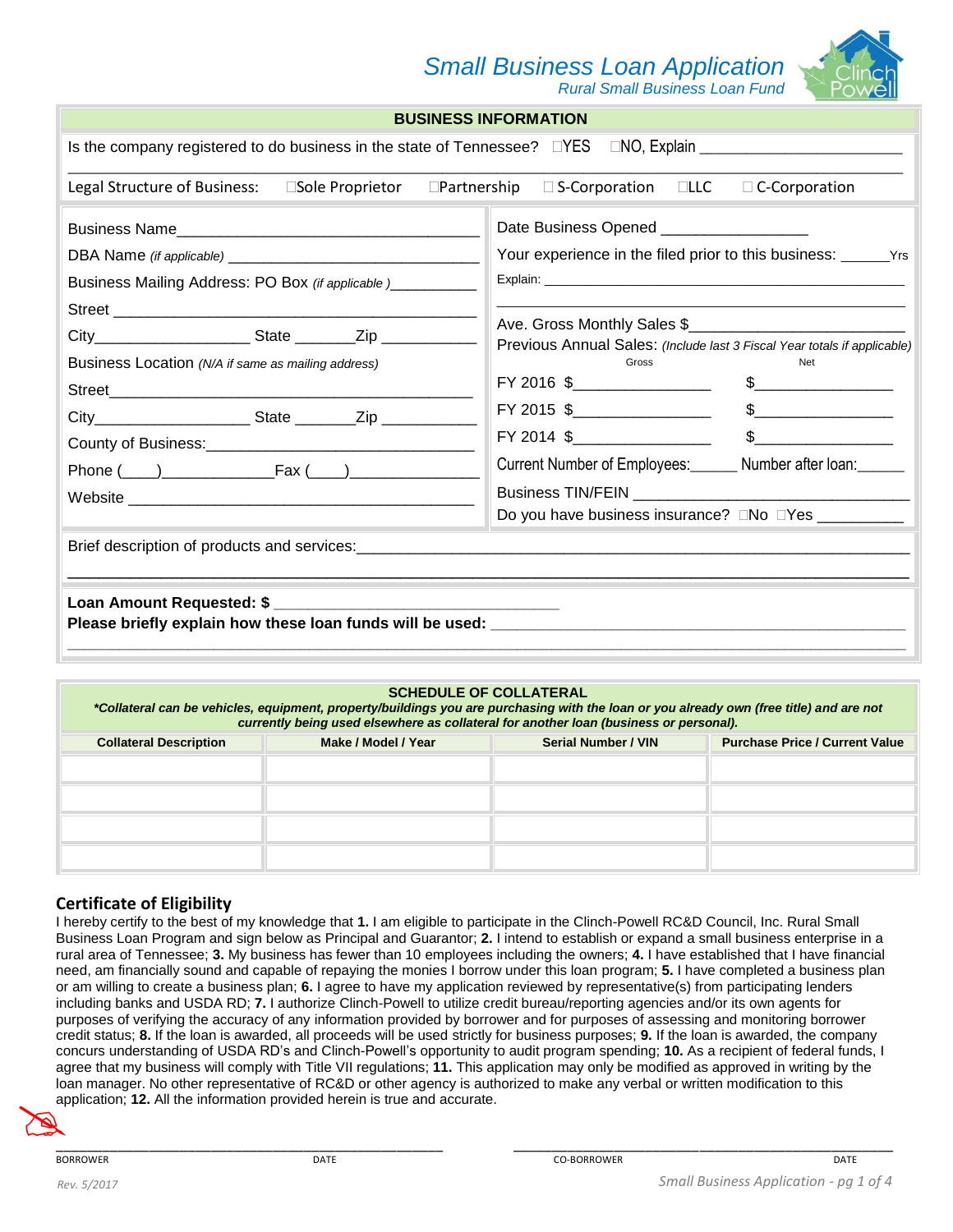#### *\*Make copies of this page if needed.*

| <b>BORROWER INFORMATION</b><br>Each person with 20%+ ownership in business must fill out.                                                                                                                                                                | <b>CO-BORROWER INFORMATION</b><br>Each person with 20%+ ownership in business must fill out.                                                                                                                                                            |  |  |  |
|----------------------------------------------------------------------------------------------------------------------------------------------------------------------------------------------------------------------------------------------------------|---------------------------------------------------------------------------------------------------------------------------------------------------------------------------------------------------------------------------------------------------------|--|--|--|
| Name____________<br><u> Listen de Carlos de Carlos de Carlos de Carlos de Carlos de Carlos de Carlos de Carlos de Carlos de Carlos de </u><br>Middle<br>Last                                                                                             | Name <sub>First</sub>                                                                                                                                                                                                                                   |  |  |  |
| First                                                                                                                                                                                                                                                    | Middle<br>Last                                                                                                                                                                                                                                          |  |  |  |
|                                                                                                                                                                                                                                                          |                                                                                                                                                                                                                                                         |  |  |  |
|                                                                                                                                                                                                                                                          |                                                                                                                                                                                                                                                         |  |  |  |
| E-mail Address<br>By providing an e-mail address, you attest it's secure & you will check It regularly                                                                                                                                                   | E-mail Address<br>By providing an e-mail address, you attest it's secure & you will check It regularly                                                                                                                                                  |  |  |  |
|                                                                                                                                                                                                                                                          |                                                                                                                                                                                                                                                         |  |  |  |
|                                                                                                                                                                                                                                                          |                                                                                                                                                                                                                                                         |  |  |  |
| Percentage of Ownership in Business ________________%                                                                                                                                                                                                    | Percentage of Ownership in Business ________________%                                                                                                                                                                                                   |  |  |  |
| Is your personal residence/vehicle used in the operation of                                                                                                                                                                                              | Is your personal residence/vehicle used in the operation of                                                                                                                                                                                             |  |  |  |
| Do you own 20% + of any other business? $\Box$ Yes $\Box$ No                                                                                                                                                                                             | Do you own 20% + of any other business? $\square Yes \square No$                                                                                                                                                                                        |  |  |  |
|                                                                                                                                                                                                                                                          |                                                                                                                                                                                                                                                         |  |  |  |
|                                                                                                                                                                                                                                                          | Sources of Income: aSalary aSales alnvestment aOther                                                                                                                                                                                                    |  |  |  |
| Explain: 2008 2014 2015 2020 2021 2021 2022 2022 2023 2024 2022 2023 2024 2022 2023 2024 2022 2023 2024 2022 20                                                                                                                                          |                                                                                                                                                                                                                                                         |  |  |  |
| Do you have current asset/liabilities statement? □Yes □No                                                                                                                                                                                                | Do you have current asset/liabilities statement? □Yes □No                                                                                                                                                                                               |  |  |  |
| □Lawful Permanent Resident<br>□ An Alien Authorized to Work                                                                                                                                                                                              | □Lawful Permanent Resident  □An Alien Authorized to Work                                                                                                                                                                                                |  |  |  |
| The following information is requested by the federal government for certain types of loans, in order to monitor the lender's compliance<br>with equal credit opportunity. You are not required to furnish this information, but encouraged to do so.    |                                                                                                                                                                                                                                                         |  |  |  |
| □ Prefer not to answer<br><u>OPTIONAL DEMOGRAPHIC INFO:</u>                                                                                                                                                                                              | □ Prefer not to answer<br>OPTIONAL DEMOGRAPHIC INFO:                                                                                                                                                                                                    |  |  |  |
| Gender:<br>$\square$ Male<br>$\Box$ Female<br>□ Black or African American<br>□ Asian<br>Race:<br>□ Native Hawaiian or Pacific Islander<br>$\sqcap$ White<br>□ Native-American or Alaskan Native<br>□ Other<br>Ethnicity:<br>□ Hispanic<br>□ Non-Hispanic | □ Male<br>$\Box$ Female<br>Gender:<br>□ Black or African American<br>Race:<br>□ Asian<br>□ Native Hawaiian or Pacific Islander<br>$\sqcap$ White<br>□ Native-American or Alaskan Native<br>□ Other<br>□ Hispanic<br><u>Ethnicity:</u><br>□ Non-Hispanic |  |  |  |
| <b>Disabled:</b> □No □Yes Veteran: □No □Yes □Active duty                                                                                                                                                                                                 | <b>Disabled:</b> □No □Yes Veteran: □No □Yes □Active duty                                                                                                                                                                                                |  |  |  |
| Highest Level of Education Obtained:                                                                                                                                                                                                                     | Highest Level of Education Obtained: __________                                                                                                                                                                                                         |  |  |  |

**Monitoring Questions** *\*If any of the following are true for any borrower, attach and explain on an additional sheet.*

| Are you in default on a federal student loan or on any type of government loan?             | ∃ Yes        | $\sqcap$ No |
|---------------------------------------------------------------------------------------------|--------------|-------------|
| Do you owe back payments for child support in any state?                                    | $\sqcap$ Yes | $\Box$ No   |
| Have you ever been convicted of a felony?                                                   | $\Box$ Yes   | $\Box$ No   |
| Are you or any of your company's officers, major shareholders or partners, or the spouses   | $\sqcap$ Yes | $\Box$ No   |
| or close relatives of such individuals presently employed by Clinch-Powell or USDA? Explain |              |             |
| Will any of the loan proceeds be used for new construction, breaking ground, etc.?          | ∏ Yes        | $\Box$ No   |

### **Authorization to Verify & Release Information**

As a participant in the Clinch-Powell Rural Business Loan Program, I authorize Clinch-Powell RC&D Council, Inc. to use my Social Security number for the purpose of obtaining my credit report for the purpose of evaluating my credit history. I also authorize the release of my credit report to Clinch-Powell RC&D Council, Inc. by those credit reporting agencies from which Clinch-Powell RC&D Council, Inc. may request my credit report. I understand that the information on my credit report will be used by Clinch-Powell RC&D Council, Inc., its affiliates, lenders, USDA Rural Development, only for the purpose of determining my qualification for a business loan and my eligibility for assistance. This information will not be disclosed to any other third parties without my consent.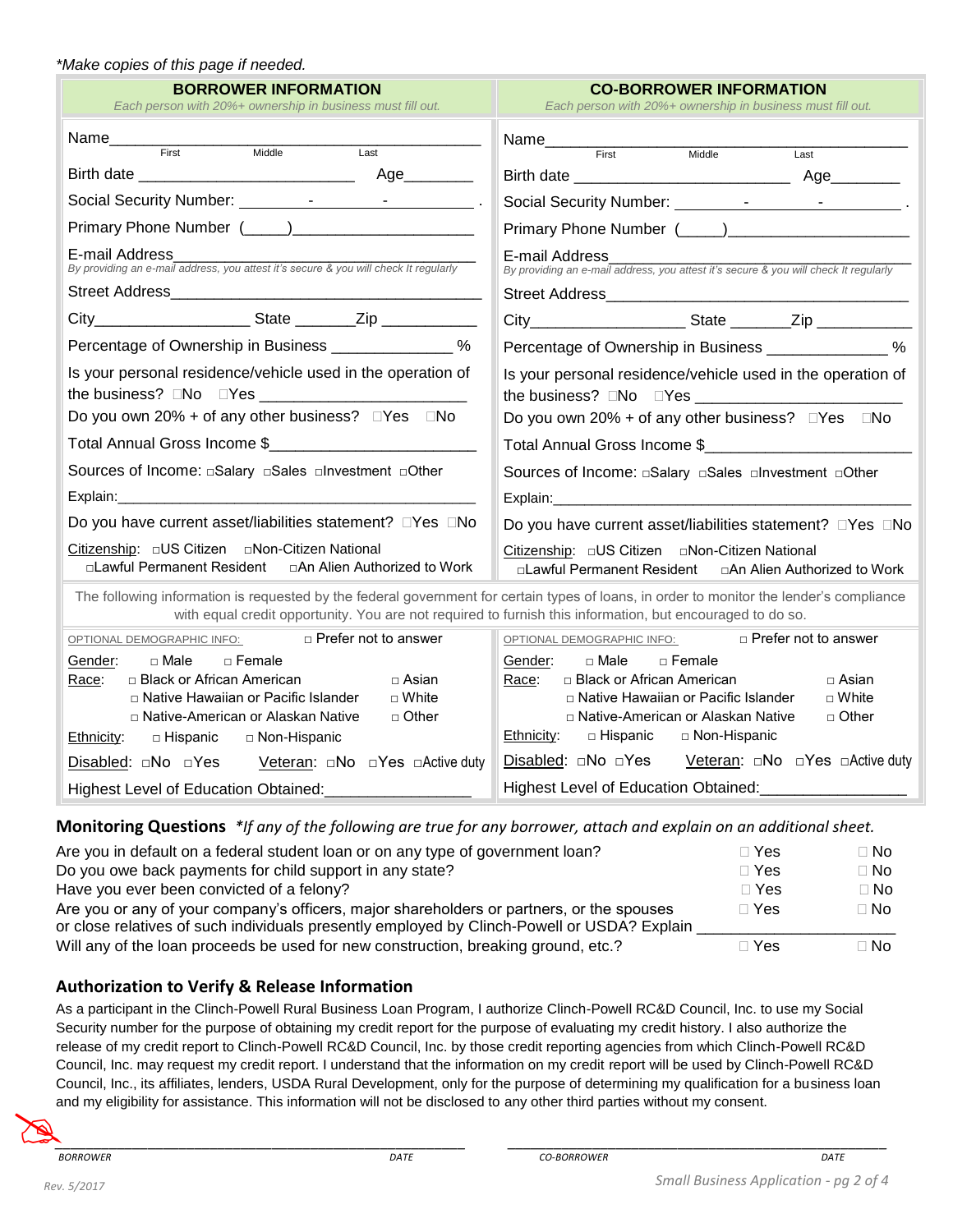

## **DISCLOSURE & CONFLICT OF INTEREST**

Clinch-Powell RC & D Council is a non-profit Community Housing Development Organization and a HUD-approved counseling agency (82394) that, among other activities, helps families with affordable housing goals. Most service<u>s</u> are available in alternative formats and locations upon request.

Clinch-Powell receives funding for its housing programs through grants and loans from a number of sources, including but not limited to: USDA Rural Development, US Dept. of Housing & Urban Development [HUD], Corporation for National and Community Service, Federal Home Loan Bank, the Environmental Protection Agency, Tennessee Housing Development Agency, Fahe/ Just Choice Lending, Citizens Bank & Trust Co. of Grainger

County, BB&T Bank, SunTrust Bank, public fundraising, and private donations.

As a housing counseling agency, Clinch-Powell offers the following services: 1) Pre-Purchase Homebuyer Education Workshops-- utilizing the *Realizing the American Dream* curriculum; 2) Pre-Purchase Counseling -- financial readiness to purchase/own an affordable home; 3) Post-Purchase Counseling and Workshops-- non-delinquency home improvement, energy efficiency; 4) Foreclosure Prevention/ Loss Mitigation Counseling—assisting to resolve mortgage defaults; 5) Rental Counseling--locating safe/decent rental housing; 6) Household Budgeting & Credit Repair Counseling and Workshops--financial literacy and personal money management; 7) High-Cost Mortgage Counseling - requirement of certain mortgage loans to ensure borrower's understanding of the risk of the loan. Clinch-Powell, along with Clinch-Powell Construction Company develops affordable single-family homes to sell to low- to moderate- income families. In addition to coordinating the packaging and servicing of select loan products, Clinch-Powell itself occasionally offers low-interest loans and grants for various affordable housing activities. Clinch-Powell NMLS #195063; Kelsey Cook NMLS #1372118, Andrea Karr NMLS #1553157. Please visit http://mortgage.nationwidelicensingsystem.org/ to find more information regarding history and profile as a mortgage lender. Lastly, Clinch-Powell is a property manager for a multi-family low-income apartment building, as well as, multiple single-family rental housing units which it also owns.

In addition to residential lending, Clinch-Powell provides small business loans through USDA RD Rural Business Development Grant program. Clinch-Powell owns and operates River Place on the Clinch; and administers the Appalachian Quilt Trail. Clinch-Powell administers an AmieriCorps program, AppalachiaCARES, which places service members in multiple agencies and national parks in East in Middle TN. Clinch-Powell administers environmental conservation, agricultural, and grazing programs directly and in partnership with the Nature Conservancy.

As the client, you have the right to inquire as to specific relationships Clinch-Powell or its employees have with other entities. You also have the right to choose (or not) the products or services that you feel are right for your household, regardless of any option presented or recommendation made by the housing counselor. YOU ARE UNDER NO OBLIGATION TO UTILIZE/RECEIVE, OR EVEN CONTINUE WITH SERVICES THROUGH YOUR HOUSING COUNSELOR OR CLINCH-POWELL AS A WHOLE. Your decision to utilize or not utilize certain programs and products will not in any way affect your housing counseling service. If you decide to discontinue services with Clinch-Powell, or if your need is beyond the scope of the agency's capabilities, Clinch-Powell staff will assist you locating a more suitable local agency.

**All programs of Clinch-Powell are available without regard to race, color, national origin, gender, religion, age, disability, political beliefs, sexual orientation and marital or family status, because all or part of the applicants income derives from any public assistance program; or because the applicant has in good faith exercised any right under the Consumer Credit Protection Act. The federal agency that administers compliance with this law concerning this creditor is the Federal Trade Commission- 600 Pennsylvania Avenue, NW, Washington DC 20580.**



# **PRIVACY POLICY NOTICE**

We may collect non-public personal information about you from the following sources: A) Information that you provide to us orally or written, such as on applications or other forms; B) Information about your transaction with us or others; and C) Information from others, such as credit bureaus, real estate appraisers, lenders and employers.

We do not disclose any non-public personal information about you without your consent to anyone, except:

- information provided to your lender as required to gain approval for a loan or protect your current home,
- to government agencies and grantors in compliance with their respective monitoring and reporting requirements,
- in broader forms to partnering agencies for reporting purposes, joint applications, and/or compilation of statistical data,
- as required by law.

To maintain security of customer information, we restrict access to your personal and account information to persons who need to know that information in order to provide you products and services requested with this application. We may disclose certain limited information to relevant third parties as part of a particular service as further described in the specific program authorization. We maintain physical, electronic and procedural safeguards that comply with federal standards to guard your non-public personal information. As a client, you have the right to opt-out and direct us to withhold non-public personal information from third parties, or to specify/limit to whom such information is provided. If you choose to opt-out, we will not be able to answer questions from third parties. To opt-out, you will need to make special note of this on this page, written separately, or explicitly stated to your counselor; not signing this page is not sufficient to opt-out. If at any time, you wish to change your decision with regard to your opt-out, you may call us at 865-828-5927 and do so.

If you decide to discontinue services through Clinch-Powell, we will still adhere to the policies and practices as described in this notice. The agency will continue to safely maintain your records for a period of time, of at least three (3) years, after which all digital files will be purged and paper documents will be shredded and destroyed.

**I have been provided a copy of, fully read, and understand the information within this disclosure, as well as, Clinch-Powell RC & D's policies regarding conflicts of interest and the confidentiality of client information as state above.**